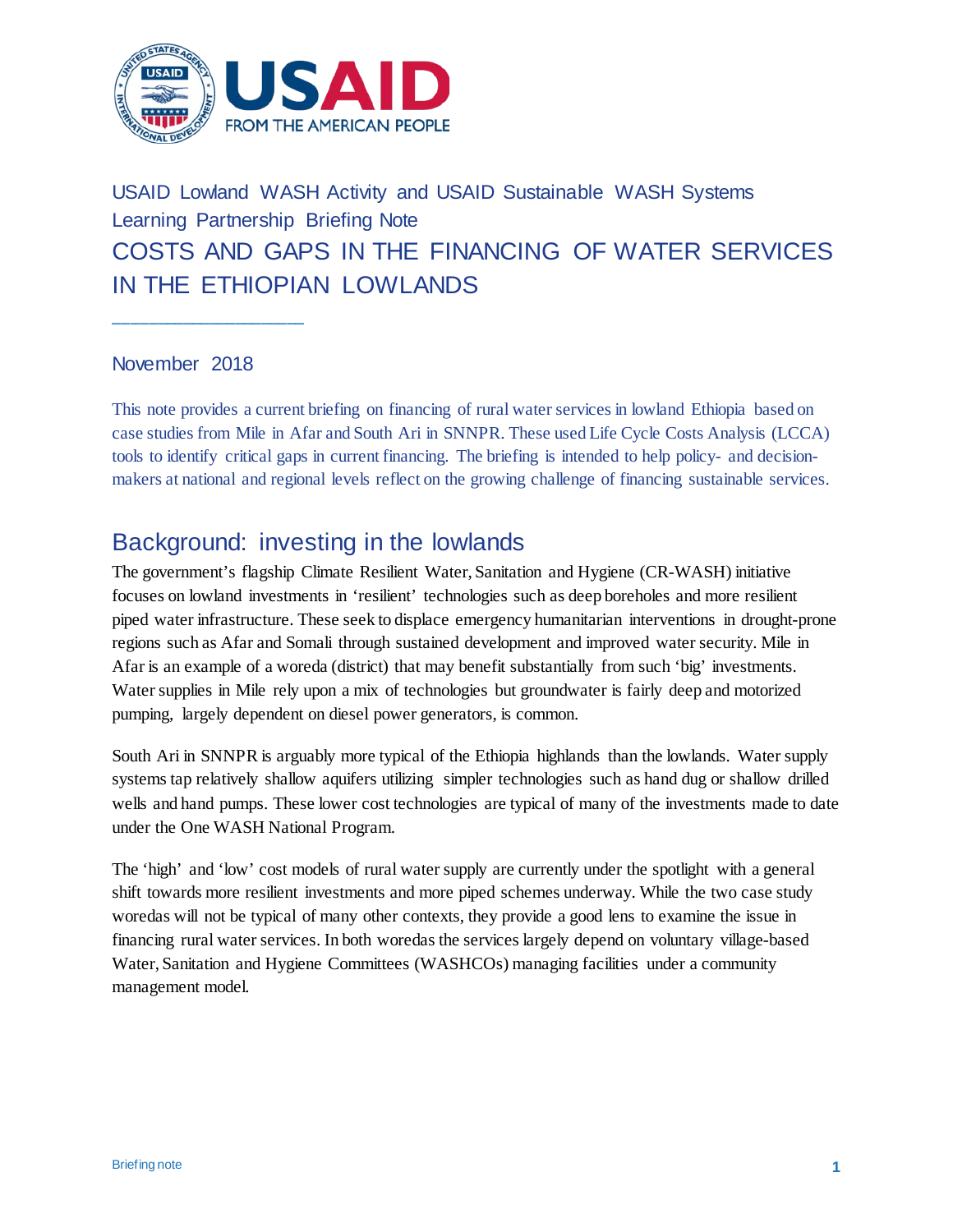## How are past infrastructure investments performing?

The estimated value of water supply infrastructure, based on current replacement costs, was found to be 4.3 million USD (or 15 USD per capita) in South Ari and 3.5 million USD (or 30 USD per capita) in Mile. These estimates reflect the combined investment in water supply assets over recent years by government and development partners.

However, some of the existing infrastructure is not functional which represents a substantial loss of benefit from previous capital investments. In South Ari, 31% water supply schemes were found to nonfunctional and a further 16% only partially functional. In Mile 13% schemes were non-functional and 6% partially functional.

Extrapolating from these results it is estimated that approximately 2 and 0.7 million USD in infrastructure capital lies idle or is underutilized in South Ari and Mile respectively. This is a substantial proportion and amount of investment. Rehabilitation, and even more critically, improved operations and maintenance, are required to minimize such underperformance and ensure that capital investments do lead to ongoing services.

## Where are the gaps in financing sustained water services?

The current cost of providing rural water services is covered by a combination of government budgets at the woreda and regional level, Non-Governmental Organizations (NGOs) and development partner contributions, and by users through tariffs. The total annual budget in South Ari was estimated at approximately 2.36 million ETB (87,400 USD) in 2006-2008 Ethiopian Financial Year (EFY) (2013/14 - 2015/16). The annual budget in Mile is several times greater, at 14.58 million ETB (539,000 USD per year) in 2009 EFY (2016/17) and dominated by NGOs (64%).

In South Ari, no maintenance funding could be identified in budgets at woreda and zonal levels for 2006- 2008 Ethiopian Financial Year (EFY) (2013/14 – 2015/16). In Mile, where data were more limited there was some limited expenditure on 'medium' and 'major' maintenance and for spare parts purchase in 2008-2009 EFY (2015/16 – 2016/17) even though much maintenance is done from the regional level.

Combined financing (including all government, NGO and other donor contributions) was found to be dominated by capital investment in new water schemes and extensions. Maintenance expenditure proved hard to identify as it often does not come from budgets that are explicitly for maintenance, and data is hard to find and compile. However, it seems clear that financing for maintenance is insufficient to ensure sustainable water services.

Limited financing of maintenance and repairs is indicative of the low priority placed on sustaining services over recent years and the limited capacities of systems to provide maintenance and repairs of all types from preventative to minor and major corrective repairs. Based on this study and other assessments by USAID Lowland WASH Activity in Afar, Somali, and SSNP regions, WASHCOs generally only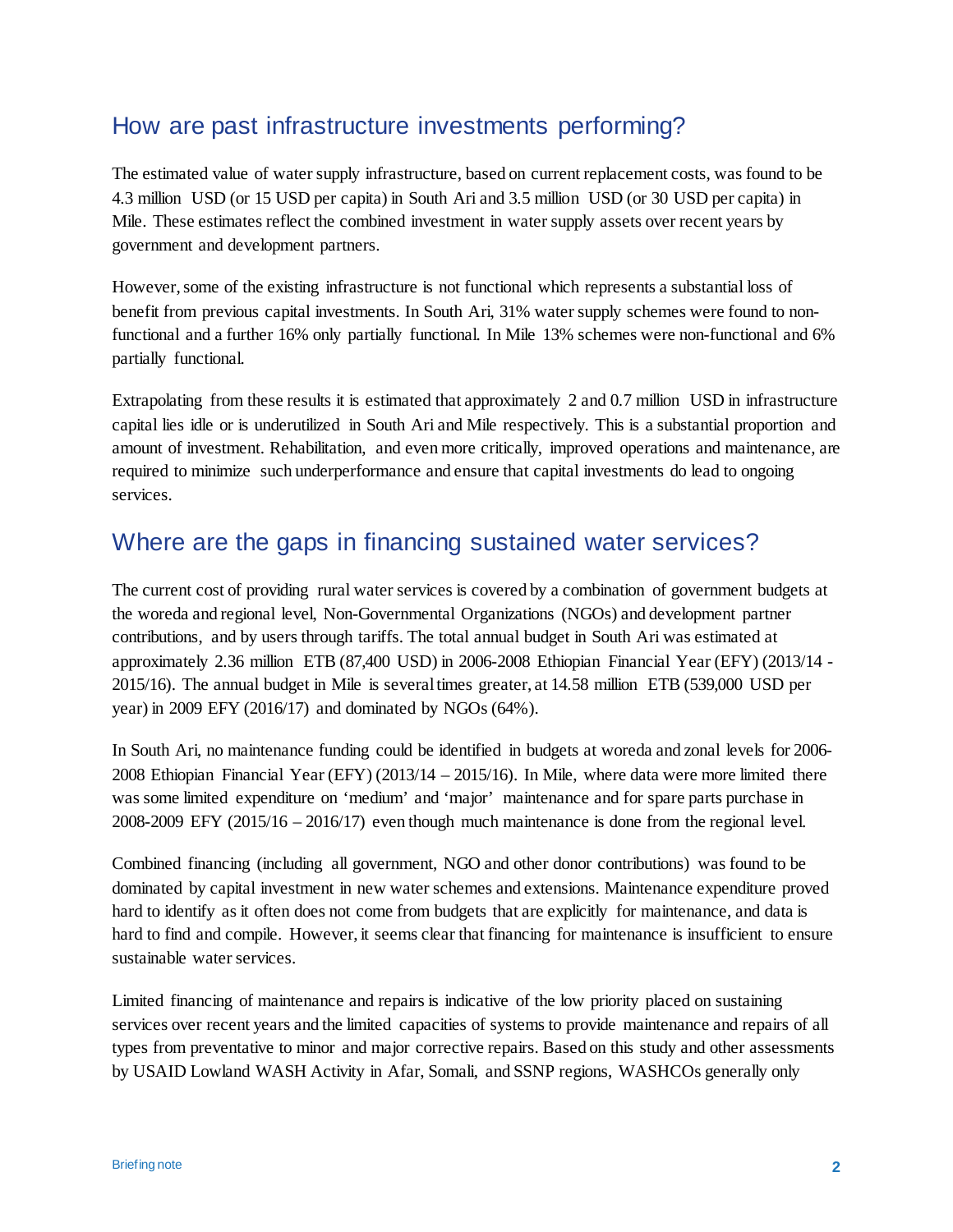operate water facilities and do not maintain them. In regards to the motorized boreholes, the WASHCOs typically only fuel the diesel generators and seldom perform routine maintenance.

### Can users pay more and fill the gap?

Tariff collection by WASHCOs and Water User Associations (WUAs) is also revealed to be limited. In South Ari there is no tariff payment at 55% of the schemes and in Mile at between 35-54% schemes. A cash flow analysis indicates that in theory, where tariffs are collected, the rates should be high enough to cover minor maintenance costs. Based on WASHCOs and WUAs that were collecting tariffs, they represented about 10-13% of household income which is high and above recommended levels. While there are opportunities to make improvements, such as supporting WASHCOs/WUAs more in improved tariff setting, collection, and management the analysis casts doubt on the viability of requiring communities to cover all operations and maintenance costs (and perform the maintenance). In practice they generally choose not do this, focusing only on operations and neglecting maintenance.

There is little incentive for communities to raise tariffs and pay more for preventative and corrective maintenance when they can wait for the problem to get worse and let government step in with its support and financing. It is recommended that the policy of not subsiding maintenance explicitly (it happens in practice when government supports) is revisited, along with examination of opportunities to re-orientate incentives in doing maintenance. It is projected that significant improvements could be made in water service delivery with an increased maintenance and repair budgets and more focus on sustaining existing water facilities.

As a step towards further addressing funding gaps in maintenance, data on budgets and expenditure for maintenance needs to be improved. This is currently difficult and costly to identify which contributes to a key problem (lack of maintenance) remaining hidden.

#### **Box 1 Politicians showing commitment in South Ari and South Omo**

South Ari has already started to address some of the identified financial gaps in its 2010 EFY (2017/18) budget but the changes are limited. The water department budget is almost 1.7 million ETB or 65,000 USD higher compared to the 2006-2008 EFY expenditure including 30,000 USD allocated for maintenance, while there was no maintenance costs budgeted in 2006-2008 EFY. This happened following the presentation of the draft findings of the asset inventory and discussion on budgets for water with political leaders at woreda and zonal level. This is viewed as a positive development but only a relatively small change. The biggest budget line is still new water schemes and extensions (50% down from 65%). The current utilisation of maintenance budget is in practice only expected to support major rehabilitation, and not to be used for preventative or corrective maintenance.

#### Investing in support to communities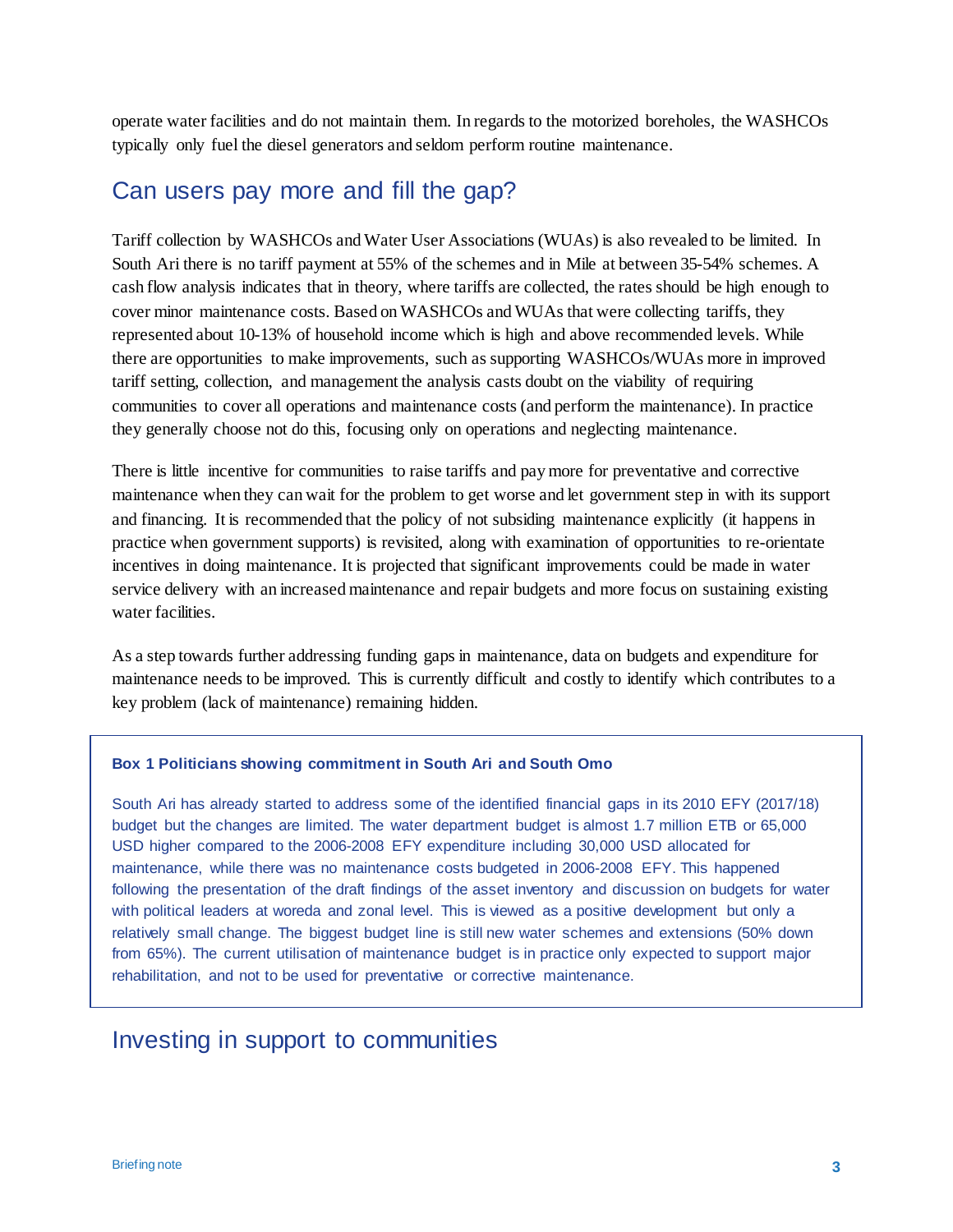In both woredas there is a critical gap in funding support by service authorities to service providers. Under the community management model, this includes the support from government institutions that ensures that communities are able to maintain and repair their water schemes. McIntyre and Smits (2015) find from cases in Africa, Latin America, and Asia that between 2 – 3 USD per person per year for direct support can result in reasonable levels of institutional support to keep service delivery at low levels of non-functionality.

Direct support (the costs of supporting service providers directly) in both South Ari and Mile is much lower than this benchmark. It is less than 50,000 USD in each woreda whereas the benchmark would suggest 560,000-840,000 USD be spent in South Ari, and 240,000-350,000 USD per year in Mile according to population levels. These low levels of funding for the institutions supporting service delivery would likely contribute to the low levels of system functionality that is being observed in these two woredas.

Expenditure on direct support (ExpDS) includes pre- and post-construction support activities (e.g., monitoring performance, operation and maintenance support to service providers, handling complaints and building local government's capacity). Expenditure on indirect support (ExpIDS) is macro-level support not tied to a specific program or project. Local categories and terminology may differ, but indirect support might encompass general capacity building, policy making, planning, regulation and contributing to sector working capacity

There are substantial existing capacities in government to support communities further. Mobilizing available government staff needs better operational costs support to include transportation and per diem for the technical staff as well as increased motivation and leadership. A scenario analysis for South Ari indicates how a small increase in the district maintenance budgets (per diems and transport costs) could improve water services. An increase of little more than 10% in the combined budget and investment in maintenance, suggests that sustainability of the water facilities could be strongly improved.

### Recommendations

Without further and more substantial shifts to not only address the maintenance backlog through rehabilitation but actually to improve maintenance regimes going forwards, the current capital investment of government and development partners in new water systems and extensions is considered unsustainable. High capital spending may also not be sustained or increased if adequate and appropriately proportional funding is not allocated to preventative maintenance and repairs. Both woredas (and their zones and regions) need to find ways to regularly do more maintenance and repairs, and to finance these costs. The study recommended:

- Advocacy towards local politicians at woreda, zonal and regional levels based on this assessment and follow-up supported by USAID Lowland WASH Activity, USAID SWS Learning Partnership, to seek improved rural water supply budgets and a better balance in funding towards sustained services.
- Advocacy towards national level decision makers focused on 1) ensuring improved data is available on cost components related to water supply, especially explicit budgeting and data collection on maintenance expenditures and 2) review of national policies and their assumption that all